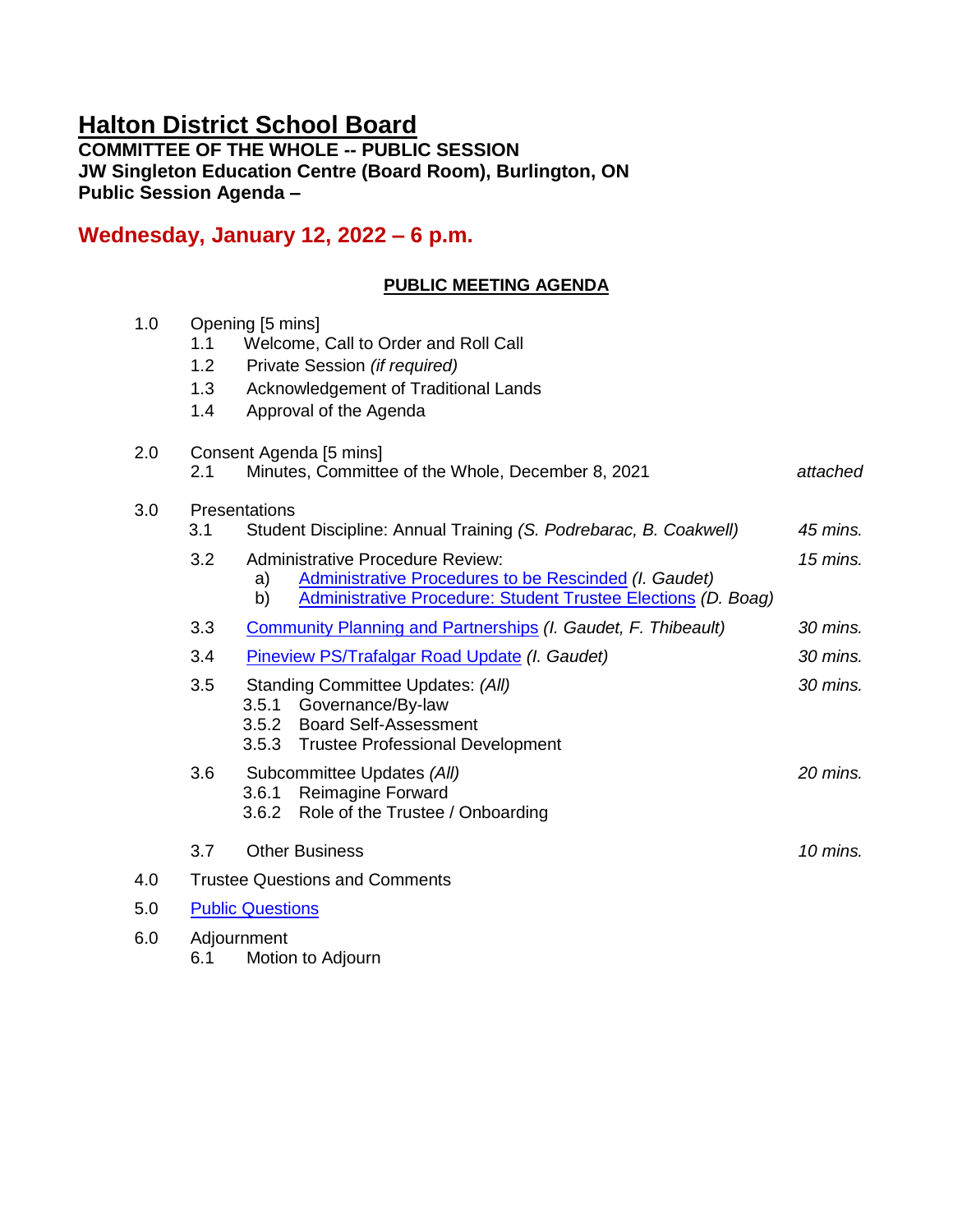## **Halton District School Board**

## **COMMITTEE OF THE WHOLE PUBLIC SESSION**

JW Singleton Education Centre, 2050 Guelph Line, Burlington, ON **Wednesday, December 8, 2021 – 6 p.m.**

#### **MINUTES**

Present: K. Amos, A. Collard, D. Danielli, T. Ehl Harrison, H. Gerrits, J. Gray, A. Grebenc, J. Oliver, T. Rocha, M. Shuttleworth

Regrets: L. Reynolds, V. Widyalankara, K. Bao

#### 1. Opening

### *Welcome, Call to Order*

T. Ehl Harrison called the meeting to order at 6 p.m.

#### *Attendance and Roll Call*

T. Ehl Harrison conducted roll call amongst Trustees, noting regrets from L. Reynolds, and the imminent arrival of K. Amos, J. Gray and A. Collard.

#### *Acknowledgement of the Land*

A. Grebenc honoured Halton's rich history and modern traditions of many First Nations and Métis. On behalf of the Board, acknowledgement and thanks was given to the Mississaugas of the Credit First Nation for sharing their traditional territory.

### 2. Consent Agenda Items

## *Approval of the Agenda*

On a motion from D. Danielli, the agenda for December 8, 2021 was approved as amended, noting the deferral of item 3.4 (School Naming Report), and the change in Committee name from Board Governance to Board Self-Assessment (3.6.3).

#### *Approval of the Minutes*

On a motion from M. Shuttleworth, the minutes of November 10, 2021 were approved as distributed.

#### *Order Paper*

T. Ehl Harrison called attention to the Order Paper.

## 3. Presentations

*3.1 Administrative Procedures Update*

S. Taha spoke to the APs relating to the Human Resources portfolio, and R. Negoi spoke to the Travel and Expense Reimbursement Admin Procedure. They responded to trustee questions.

## *3.2 Indigenous Rights, Human Rights and Equity Update*

R. Eatough spoke to a potential learning opportunity for trustees andstaff to facilitate deeper reflection and knowledge regarding the Land Acknowledgement and Indigenous education.

R. Eatough, with support from H. Gerrits and K. Amos, also provided an update on the Human Rights and Equity Advisory Committee discussions, actions and directions.

#### *3.3 Striking Committee*

T. Ehl Harrison facilitated discussion on positions identified by the Striking Committee, A report indicating the appointments will come to the Board next week.

#### *3.4 School Naming Report* This item was deferred to a future agenda.

## *3.5 School Renaming Report*

A. Grebenc spoke to the written report required under the Governance Procedure regarding school renaming requests. Suggestions were considered in modifying the procedure.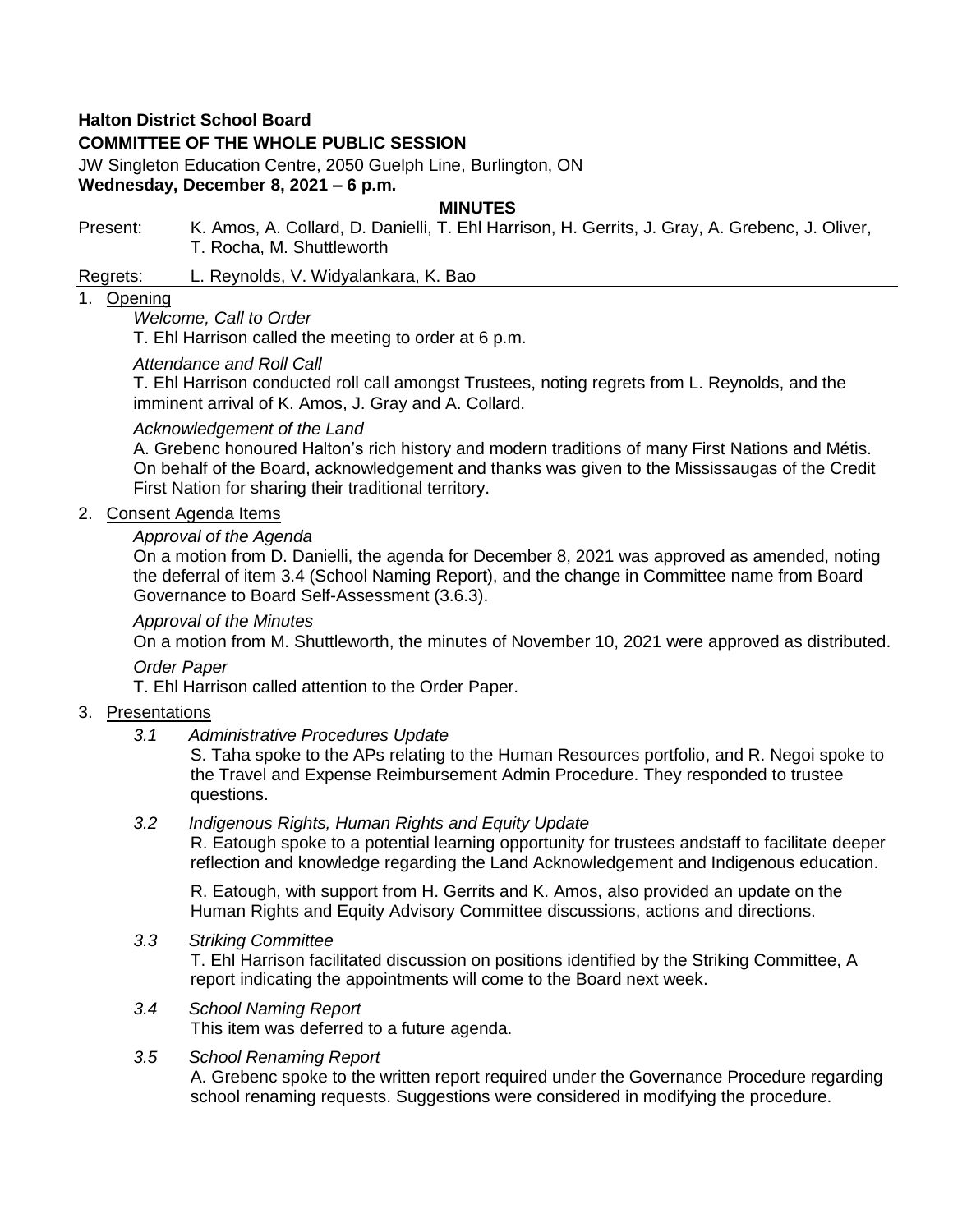- *3.6 Subcommittee Updates* 
	- *3.6.1 Governance/By-law Committee*
		- T. Rocha provided a brief introduction to the sub-committees.
		- *3.6.1.1 Student Trustee Policy Committee*

J. Oliver spoke to the review and revisions being considered to this policy, now before the Student Senate for input. J. Oliver indicated the revisions include the division of the original document into a policy, governance procedure and administrative procedure.

Moved by J. Oliver

Be it resolved that the Student Trustee policy and governance procedure be submitted to legal counsel for review, prior to returning to the Board of Trustees for consideration.

- *3.6.2 Governance Review* There was no report.
- *3.6.3 Director's Performance Review*  M. Shuttleworth spoke to further actions required to complete this review process in terms of policies and governance procedures. This will come to the Board on December 15.
- *3.6.4 Reimagine Forward* There was no report.
- *3.6.5 Professional Development Update* A. Collard provided an update on the planning for PD sessions.
- *3.6.6 Role of the Trustee* There was no report.
- *3.7 Other Business* There was no "other business" for this agenda.

## 3 Trustee Questions and Comments

J. Gray asked for information on the Chair and Director photographs in the entrance way to the Board room.

- 4 Public Questions There were no public questions.
- 5 Adjournment

The Committee adjourned at 8:58 p.m. on a motion from T. Rocha.

*G. Gortmaker, Recorder*